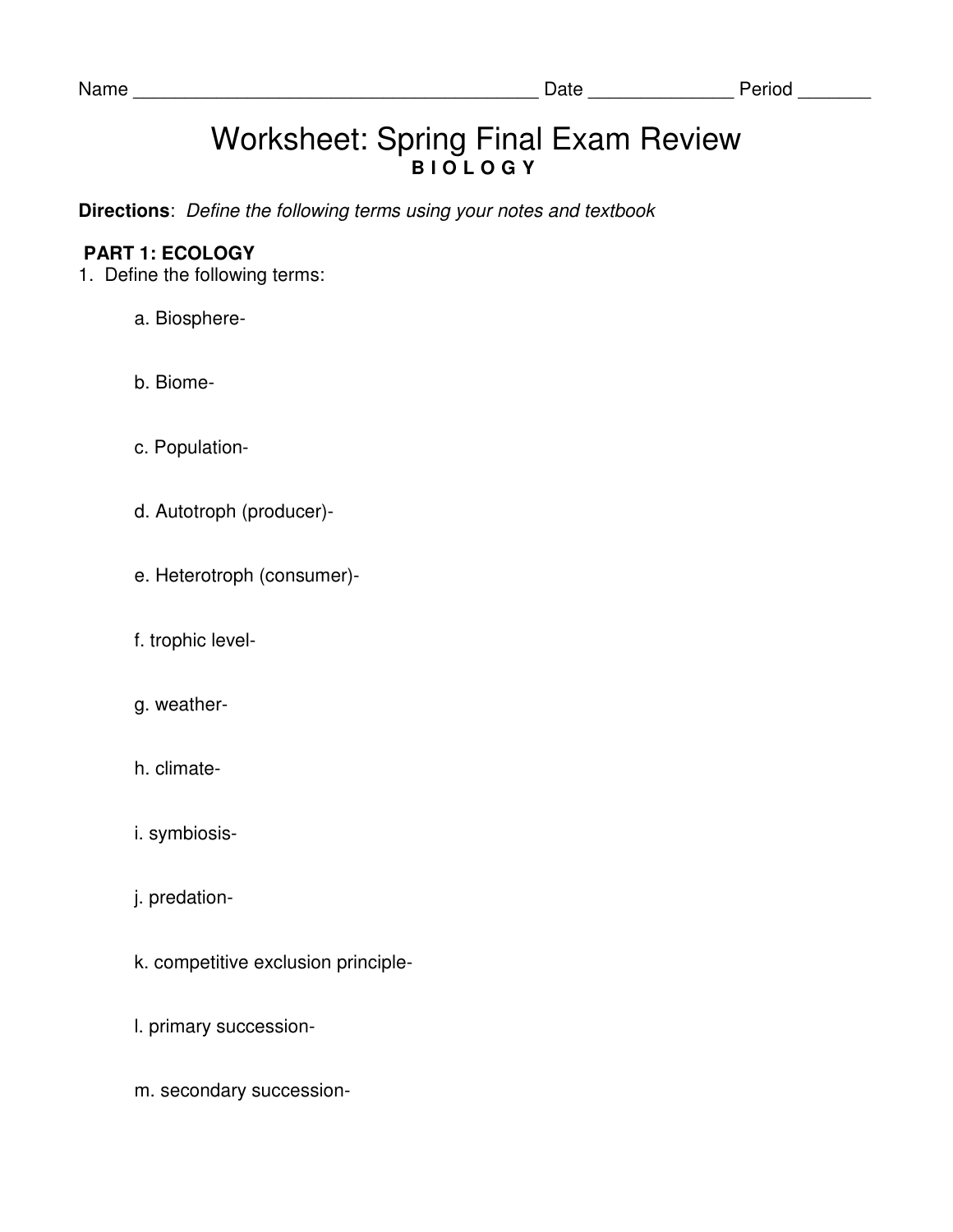- n. biological magnification-
- o. greenhouse effect-
- p. global warming-
- q. biodiversity-
- r. carrying capacity-
- 2. What are the four factors that effect a population size? What are their effects?
- 3. Diagram a simple food chain and label each trophic level.

- 4. What is the difference between logistic growth and exponential growth?
- 5. What are the levels of organization in ecology?

## **PART 2: EVOLUTION**

- 6. Define the following terms: a. artificial selection
	- b. natural selection-
	- c. vestigial structures-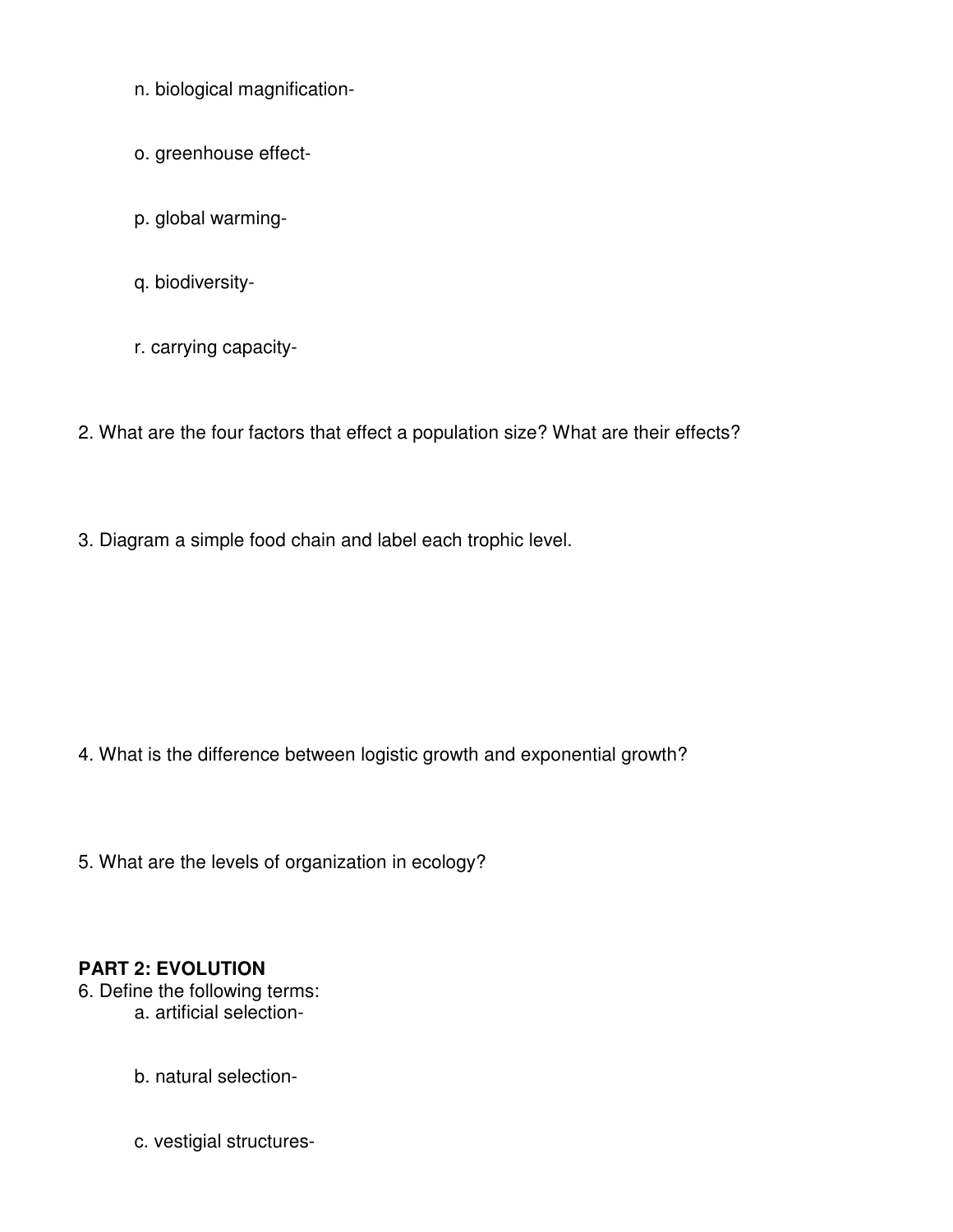- d. homologous structures-
- e. analogous structures-
- f. mutation-
- g. endosymbiosis theory-
- h. coevolution-
- i. convergent evolution-
- j. divergent evolution-
- k. punctuated evolution-
- l. genetic drift-
- m. temporal isolation-
- n. geographic isolation-
- o. founder effect-
- p. gene pool-

7. Natural selection acts directly on \_\_\_\_\_\_\_\_\_\_\_\_\_\_\_\_\_\_\_\_\_\_\_\_\_\_.

8. What are the two main source for genetic variation?

9. What is the Hardy-Weinberg equilibrium? What are the condition that must be met in order to maintain equilibrium?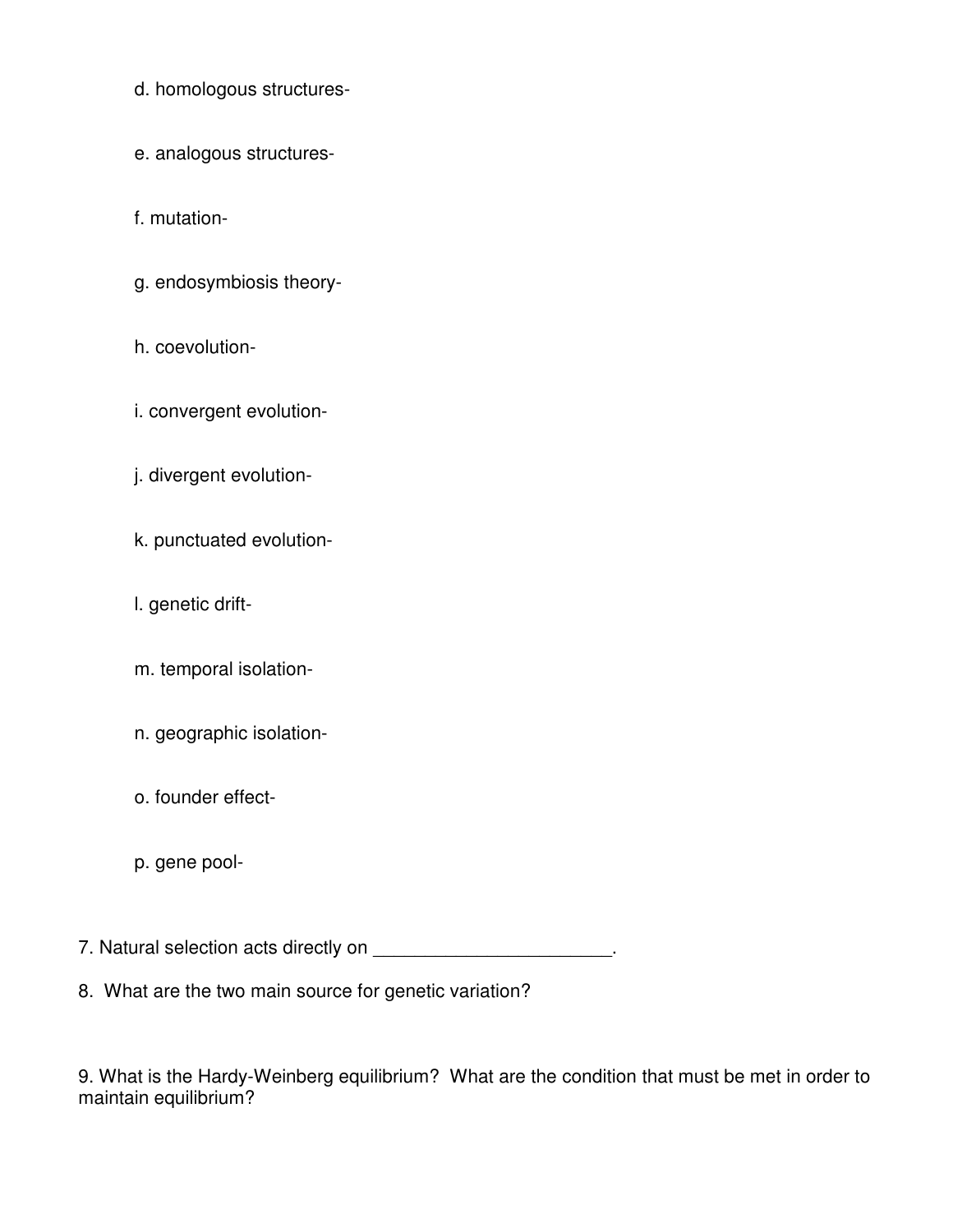10. What did Miller and Urey's experiment attempt to demonstrate?

- 11. What type of rock to most fossils form in?
- 12. What proportion of all species that have ever lived has become extinct?

## **PART 3: HUMAN PHYSIOLOGY**

- 13. Define the following terms:
	- a. homeostasis-
	- b. neurotransmitters-
	- c. action potential-
	- d. cartilage-
	- e. ligaments-
	- f. tendons-
	- g. tissue-
	- h. hypertension-
	- i. feedback system-
	- j. fertilization-
	- k. zygote-
	- l. puberty-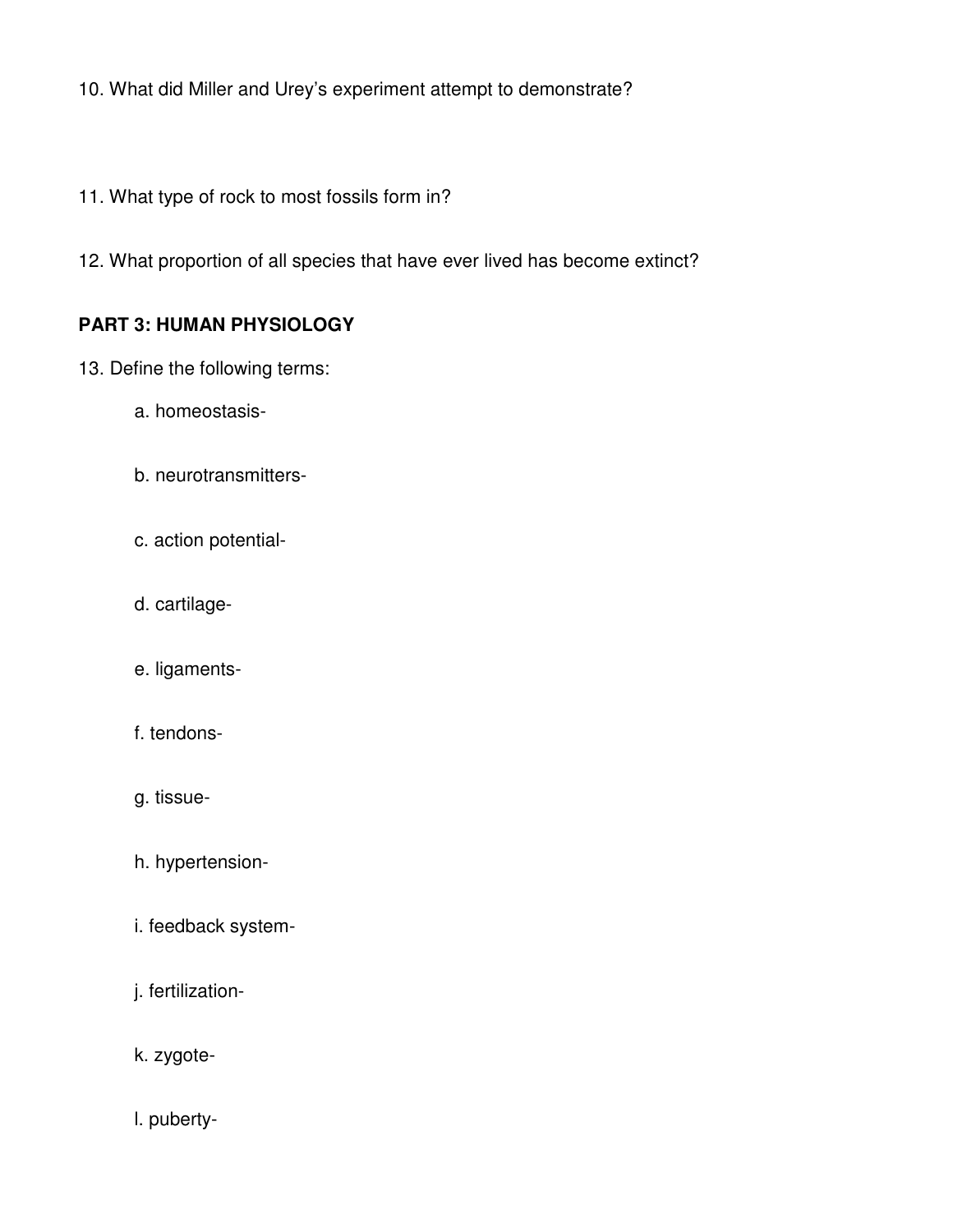14. What is the main source of energy for you body? (what organic compound)

15. How many bones are there in an adult human skeleton?

16. What are the three types of muscles in the human body and where are they found?

17. What is the top layer of the epidermis made of?

18. Lable the diagram below showing the following structures: cell body, axon, dendrite, nucleus

- A.
- B.
- C.
- 
- E.

19. Where does the process of chemical digestion begin?

20. What organ helps to regulate blood pressure?

21. What are the three types of bloods vessels? Describe each

22. Which one of your digestive organs is responsible for extracting excess water from digested food?

23. What is the bodys most important non-specific defense?

24. Which body system collects the fluid that is lost by the blood and returns it to the circulatory system?